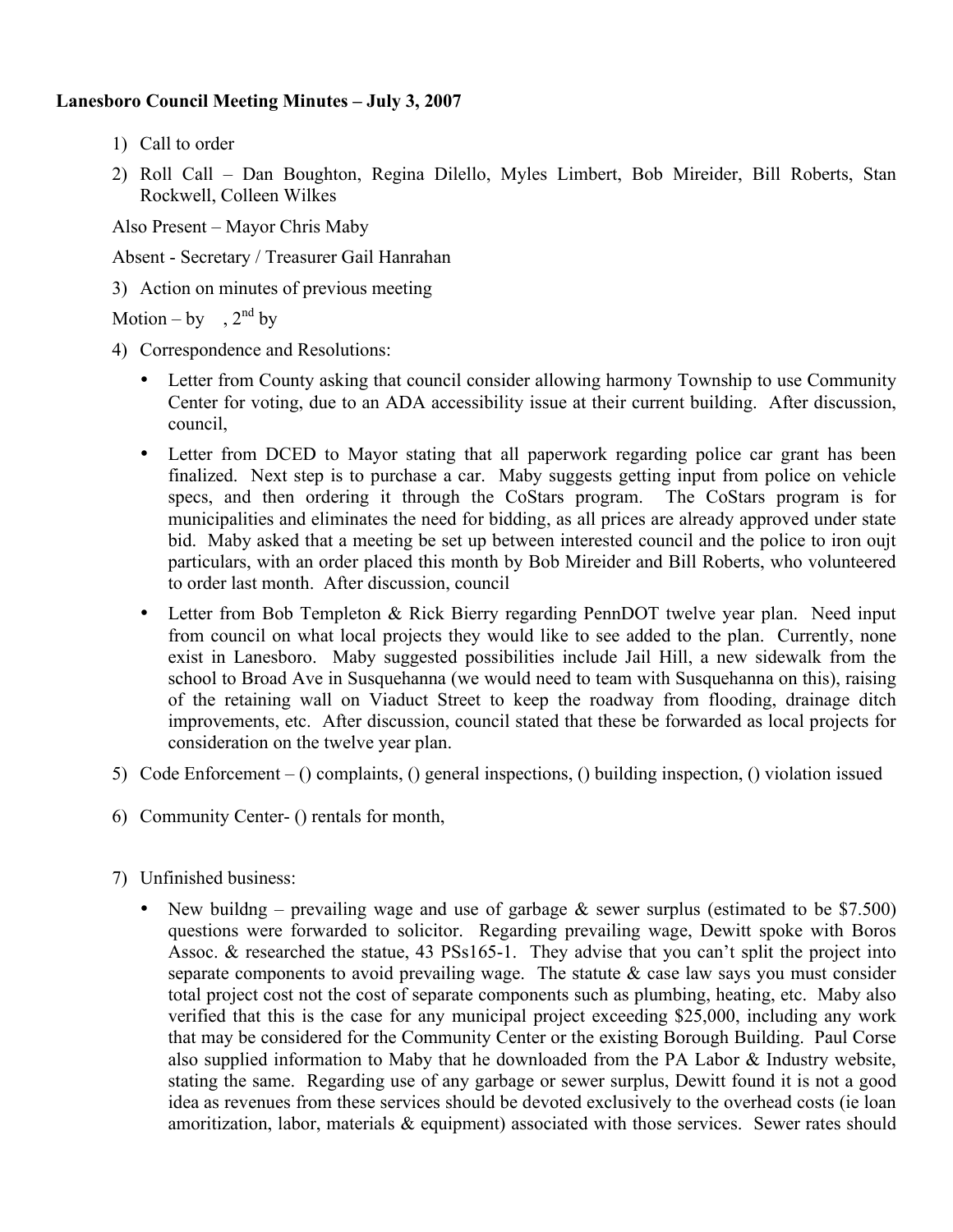directly reflect those actual overhead costs particularly where any grant monies or state or fedral financing were used for the system. The Boros Assoc. indicated that the use of such fees for other projects could result in the loss of grant monies/surcharge so expended.

- B-Mets baseball game Sunday 6/24/07. No one attended, even though 40 tickets were put aside.
- Meeting between Council and B&S Quarries (Bob Mireider).
- Cutting of tree by Howitzer 9Stan) tree getting cut down on 7/1, will be cleaned up by boy scouts. Thank you letter to the scouts?
- Drainage placement on Depot ST (Stan) pipe ordered from , inlet ordered from Cayuga Pipe in Montrose. Will be installed as soon as Tim Tompkins' backhoe is repaired.
- Meeting set up with RotorCast and Central Bradford Progress Authority (Stan) Spoke with Eric Driscolol, and is attempting to set up a meeting with all businesses in Lanesboro. Additional information will be made available after the meeting is set up.
- Potter property appraisal in, with a value of \$32,000. A public meeting to discuss the project will be scheduled as soon as this is completed. Council again reminded the crowd that the cumulative MAXIMUM amount that can be borrowed is \$232,000 for the project. This total includes property purchase, plans development, and construction, and anything else related to the potential new building. Topic to be tabled until all legal questions have been answered by Myron, and possible funding grants are confirmed.
- Rental Ordinance tabled.
- 8) Bills for the month read.
- 9) Mayor's Report:
	- Update on realignment work at the end of Mountain Road by Harmony Township Property was purchased by Jim Kilgore and associates. Maby has asked for a meeting to be set up with Lanesboro Council, Harmony Township Supervisors, and Jim Kilgore or his representative regarding the realignment of Mountain Road. Maby informed all of the parties by e-mail. Mr. Kilgore would like to discuss the shifting of possibly re-opening of the vacated section of Depot ST (e-mail submitted as correspondence). After discussion, council appointed Bill Roberts to handle setting up the meeting.
	- Senator Baker's office contacted Maby, and would like to help in having the \$20,000 that was put toward the Jail Hill project from the town through the SCHRA returned. He has spoken with SCHRA – the money needs to be returned to them. In turn, they will cut a new check to Lanesboro, and the money must be used on the Community Center. Maby asked if this was acceptable to council, he would send the information to Senator Baker's office.
	- Truck is repaired. When finished, it needs a place to be parked at, along with the snowplow that is currently in Mayor's yard. Mayor strongly suggests it be parked someplace other than behind the post office, as it has had mulch and garbage thrown on it several times while it was parked there. Need someone from council to coordinate the move, and get snowplow removed from yard ASAP. After discussion, Bob Mireider offered to house it at his property. Council agreed.
	- Meeting being arranged with Congressman Carney's office regarding a possible grant for the new building. Will provide an update when more information is available.